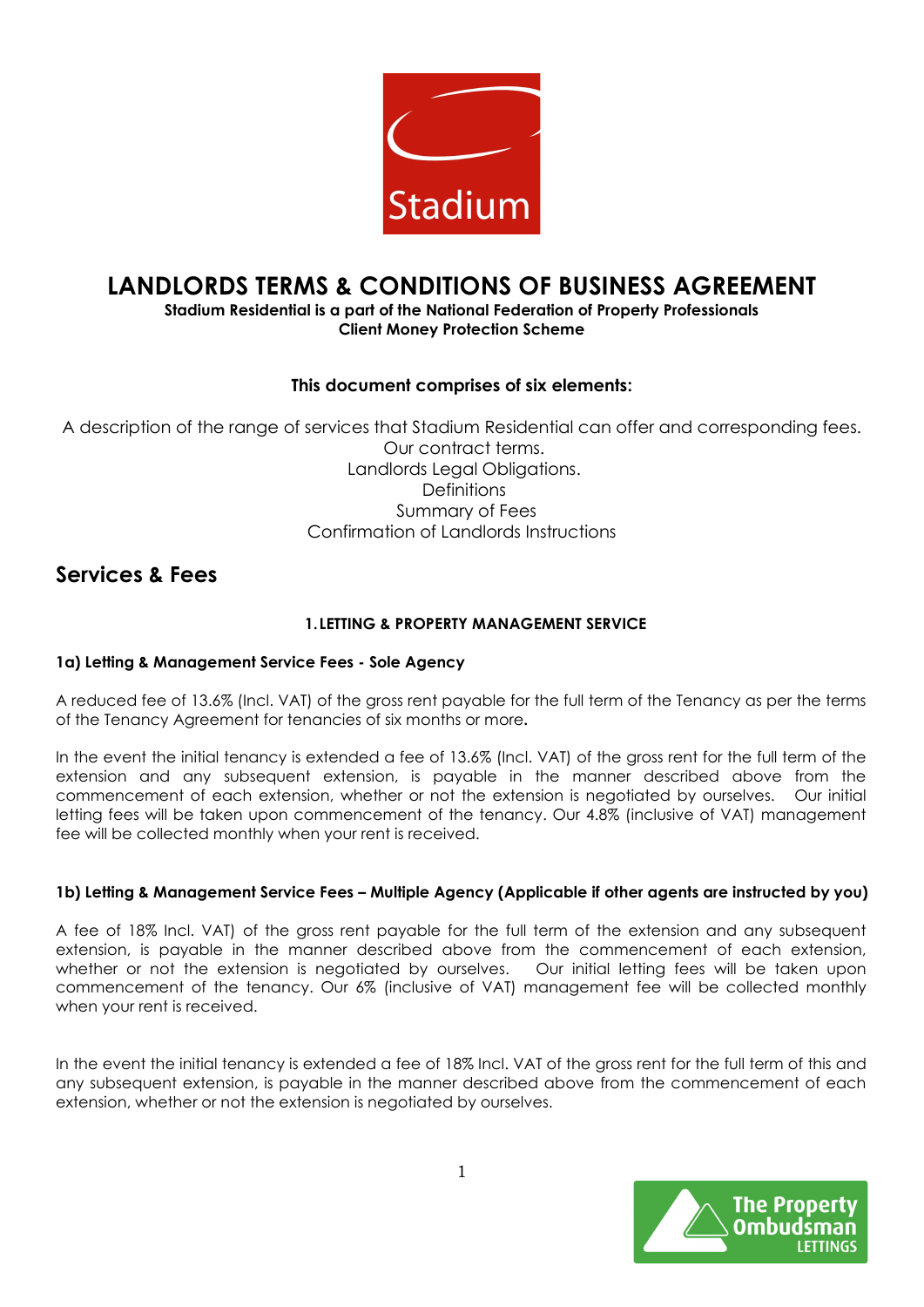Either on a Sole or Multiple basis, should you instruct us to proceed with a proposed Tenancy at your property based on an offer from a Tenant introduced by us from which you subsequently withdraw, we reserve the right to charge a fee of up to £300 Incl. VAT to recompense our reasonable expenses and time incurred in the intervening period in relation to the negotiation and creation of all necessary paperwork, taking of references etc.

You will not be liable for such costs if the withdrawal is the result of the proposed Tenant's unsuitable references or if the Tenant withdraws for any reason.

#### On either option (sole or multiple agency) on this level of service we will:

- a) Market the property as appropriate and unless otherwise agreed accompany prospective Tenants on viewings.
- b) Report all offers received and negotiate acceptable terms for the Tenancy with the prospective Tenant.
- c) Apply for references on the prospective Tenant as appropriate. This may be via an independent credit referencing agency.
- d) Prepare or administer an appropriate Tenancy Agreement to be signed physically or electronically by both Tenant(s) and Landlord(s) within 15 days from the date the tenant pays their initial deposit unless both parties agree to vary this time-scale.
- e) At the end of the initial term of the Tenancy ascertain the intentions of both parties and serve any required notices as appropriate.
- f) Negotiate any required and agreed extension or renewal of the Tenancy and prepare the relevant documents for signature (including electronic signatures) by both Tenant(s) and Landlord(s) if requested.
- g) We undertake to pay the rent received to you within 5 working days of receipt provided payment is made to you by direct transfer/electronic bank transfer.

h) Arrange on your behalf and at your cost for the creation of a professional inventory and schedule of condition by an independent inventory firm.

 i) Arrange for the checking of the inventory at both the start and the end of the Tenancy. The cost of the inventory check-in and check-out is payable by you.

j) Should a Tenancy not proceed for any reason, any inventory costs incurred must be met by you.

k) Arrange on your behalf and at your cost for the required safety regulations inspections to be undertaken prior to the start and throughout the term of the Tenancy, subject to the provision of access for the contractor.

- l) Register your tenant's security deposit with The Deposit Protection Scheme and negotiate the release of the agreed funds after any deductions for dilapidations at the end of the tenancy.
- m) Notify on your behalf, the utility companies for electricity, gas and water services (but not telephone) of the change of user at the start and end of the Tenancy.
- n) Utility companies do not allow Agents to sign up for supplies on behalf of the Landlord or Tenant. We shall not be liable for any disconnection or reconnection charges that may arise from the failure of the Landlord or Tenant to do so.

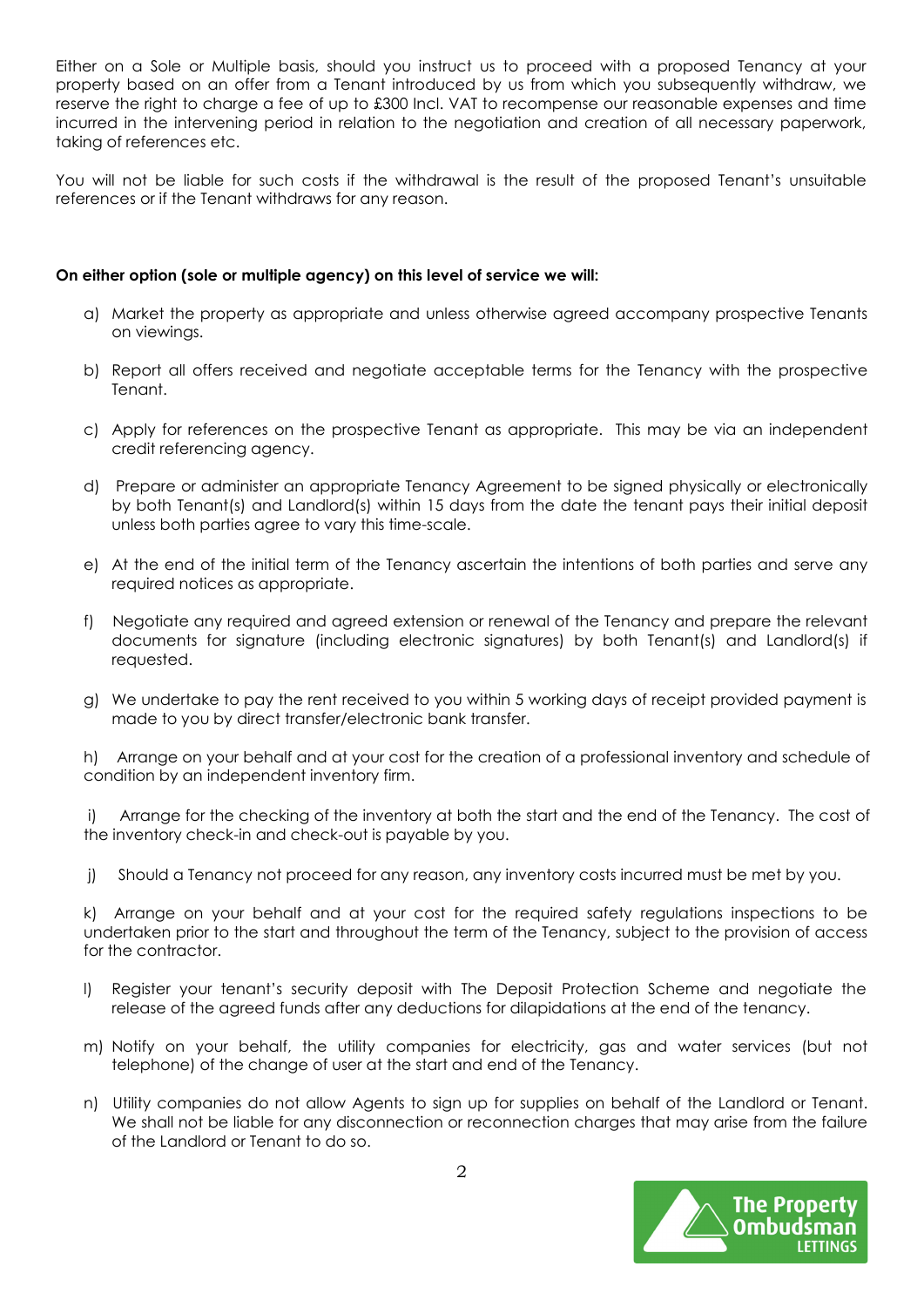- o) Notify the Council Tax authority of the change of occupier at the start and end of the Tenancy.
- p) Visit the property in Spring and Autumn during the Tenancy to conduct a visual check of its condition and report to you in writing. This is not a structural survey and we cannot accept liability for hidden defects or for failure to notice anything concealed from us. Additional visits may be requested and will attract an additional fee. Please see tariff in our Summary of Fees.

## 2. TENANT INTRODUCTION LETTING SERVICE

#### 2a) Tenant Introduction Letting Service Fees – Sole Agency

A reduced fee of 8.6% (Incl. VAT) of the gross rent payable for the full term of the Tenancy as per the terms of the Tenancy Agreement for tenancies of six months or more.

In the event the initial tenancy is extended a fee of 8.6% (Incl. VAT) of the gross rent for the full term of the extension and any subsequent extension, is payable in advance at the commencement of each extension, whether or not the extension is negotiated by ourselves.

#### 2b) Tenant Introduction Letting Service Fees – Multiple Agency (Applicable if other agents are instructed by you)

A fee of 12% (Incl. VAT) of the gross rent payable for the full term of the Tenancy as per the terms of the Tenancy Agreement for tenancies of six months or more.

In the event the initial tenancy is extended a fee of 12% (Incl. VAT) of the gross rent for the full term of the extension and any subsequent extension, is payable in advance at the commencement of each extension, whether or not the extension is negotiated by ourselves

Our fees for the Letting Service are payable in advance for the full term of the Tenancy including any extensions to the original term. We will raise an invoice to you and payment is due within 7 days of the tenancy commencement and will transfer the rent received as soon as funds are cleared.

You are legally responsible for registering your tenant's security deposit within 30 days with The Deposit Protection Scheme and also the release of the agreed funds at the end of the term. We can register the deposit at an additional cost to you of (£18 incl. VAT)

The Tenant Introduction Letting Service fee is payable throughout the entire period that the Tenant or any one of the Tenants in the case of more than one Tenant, or the Occupier or any associated party remains in occupation of the property.

On the day of commencement of the tenancy the landlord is required by law to comply with Gas Safe regulations as applicable and also ensure that smoke and Carbon Monoxide alarms are operational.

Either on a Sole or Multiple basis, should you instruct us to proceed with a proposed Tenancy at your property based on an offer from a Tenant introduced by us from which you subsequently withdraw, we reserve the right to charge a fee of up to £300 (Incl. VAT) to recompense our reasonable expenses and time incurred in the intervening period in relation to the negotiation and creation of all necessary paperwork, taking of references etc.

You will not be liable for such costs if the withdrawal is the result of the proposed Tenant's unsuitable references or if the Tenant withdraws for any reason.

#### On either option (sole or multiple agency) on this level of service we will:

(a) Market the property as appropriate and unless otherwise agreed accompany prospective Tenants on viewings.

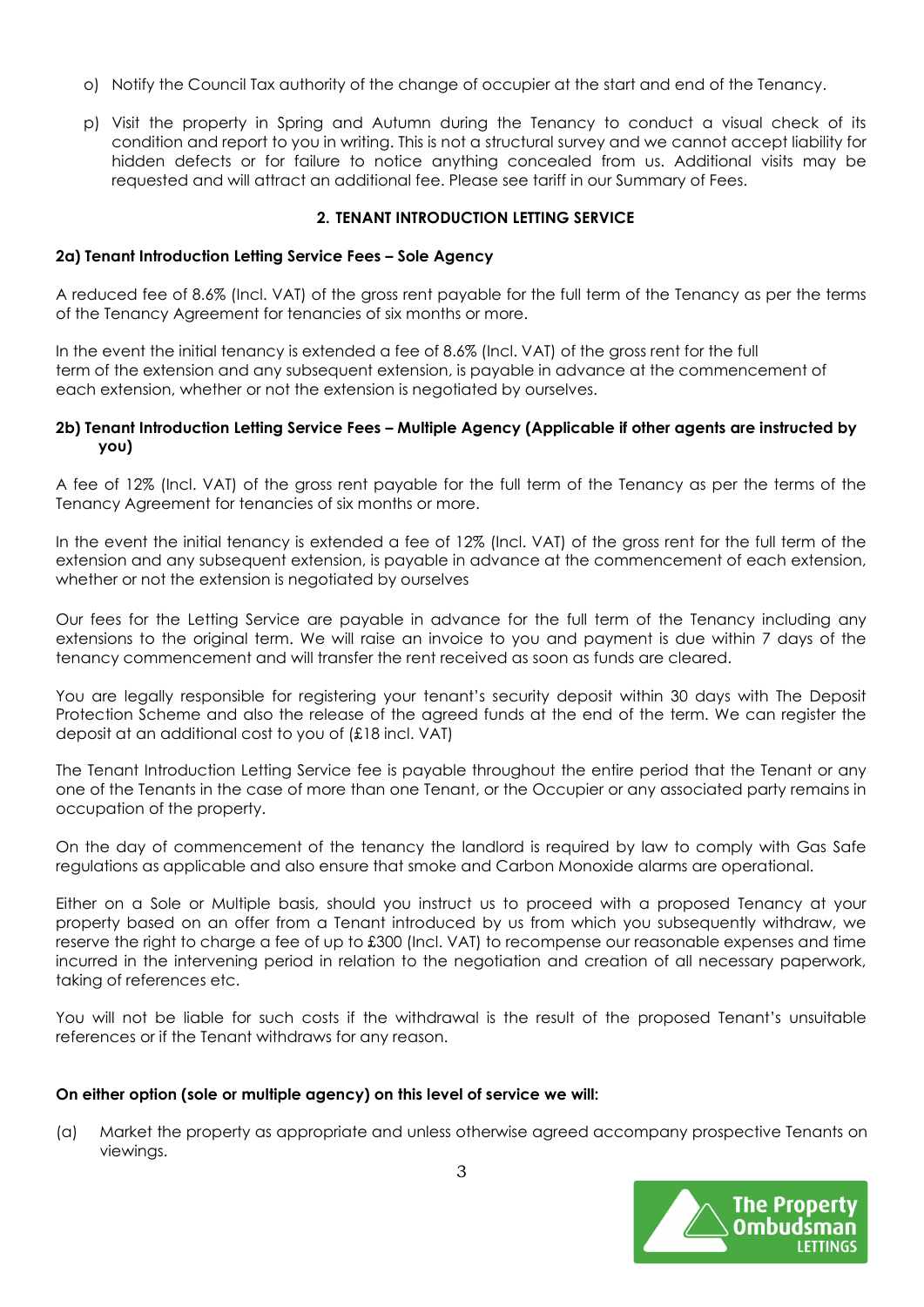- (b) Report all offers received and negotiate acceptable terms for the Tenancy with the prospective Tenant.
- (c) If requested by you, we will apply for references on the prospective Tenants as appropriate at your expense. This will be via an independent credit referencing agency at a cost of £23.94 (Incl. VAT)
- (c) Prepare or administer an appropriate Tenancy Agreement to be signed (including electronic signatures) by both Tenant(s) and Landlord(s).
- (d) At the end of the initial term of the Tenancy ascertain the intentions of both parties and notify you accordingly.
- (e) Negotiate any required and agreed extension or renewal of the Tenancy and prepare the relevant documents for signature (including electronic signatures) by both Tenant(s) and Landlord(s).
- (g) Please note that at this level of service we do not protect your tenant's security deposit by registering it with an approved Government Scheme or assess or negotiate between the parties the costs due to the Landlord from the Tenant's deposit.
- (h) We will arrange for all rental income to be paid by the tenant and/or tenants directly into your bank account after our initial fees have been deducted.

#### 3. PROPERTY MANAGEMENT ONLY SERVICE

If required we can manage or continue to manage your property when we have not introduced the Tenant.

This service must include receiving and administering the rent payments from the Tenant, including if applicable, settling the introducing agent's invoice in relation to commission due.

#### 3a) Management only service fee

6.% Incl. VAT of the gross rent under the terms of the Tenancy Agreement for the full term of the Tenancy, subject to a minimum fee of £1,440 Incl. VAT per annum or pro rata if the Tenancy is less than 12 months subject to a minimum fee of £720 Incl. VAT

This fee will be deducted from the rent payments as they are received throughout the term of the Tenancy but should the rent not be paid for any reason you will be liable to us for this charge whilst the management continues.

We will require you to provide us with a minimum float of £350 at the commencement of the contract and to maintain this level on your account.

Further services are available for Landlords at this level of service subject to additional fees. These are detailed in our tariff.

## On this level of service we will:

- a) Undertake to pay the rent received to you within 3 working days of receipt provided payment is made to you by direct transfer/electronic bank transfer.
- b) Arrange on your behalf and at your cost for the creation of a professional inventory and schedule of condition by an independent inventory firm.
- c) Arrange for the checking of the inventory at both the start and the end of the Tenancy.

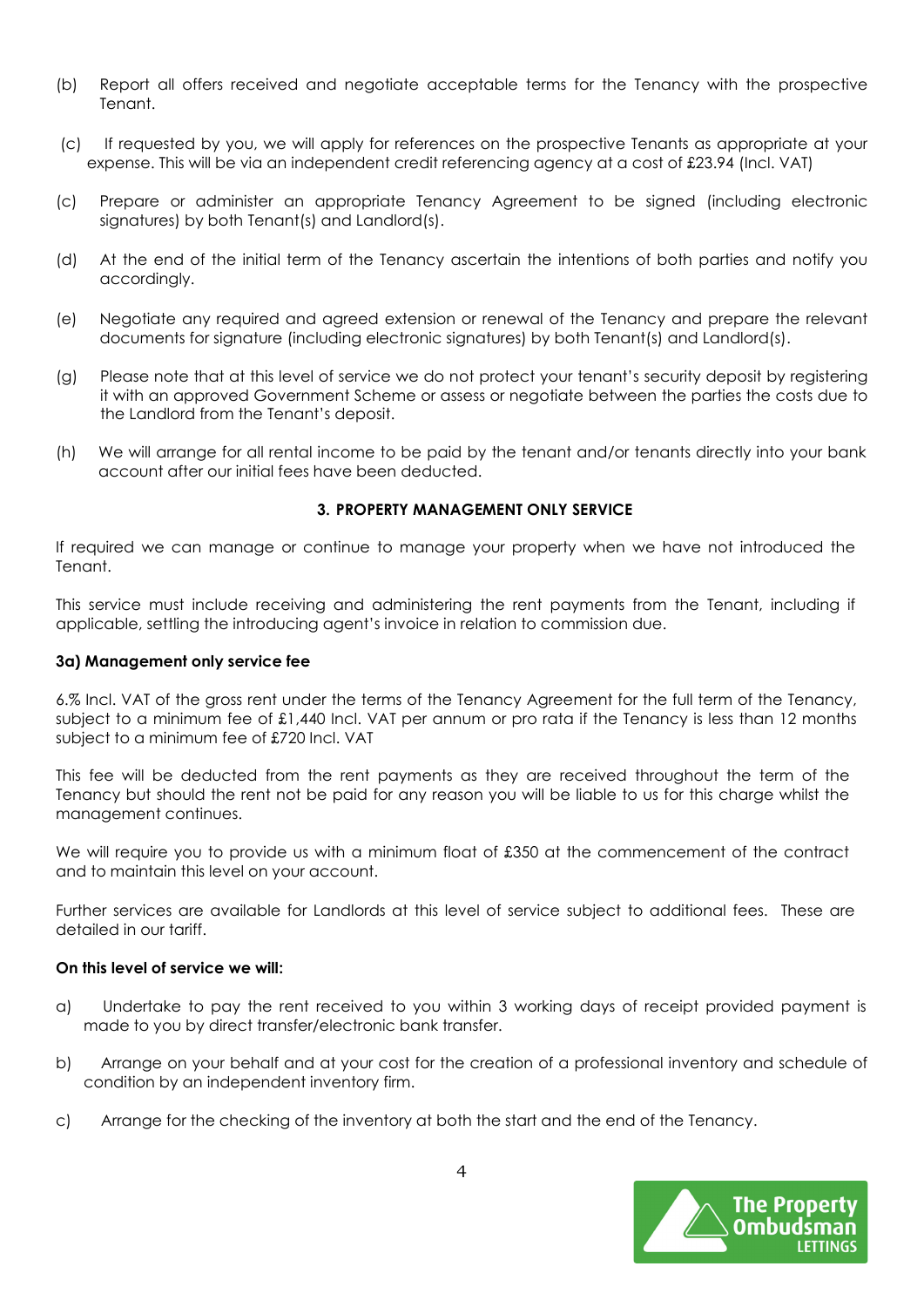- d) The cost of the inventory check-in and check out is payable by you.
- e) Should a Tenancy not proceed for any reason, any inventory costs incurred must be met by you.
- f) Arrange on your behalf and at your cost for the required safety regulations inspections to be undertaken prior to the start and throughout the term of the Tenancy, subject to the provision of access for the contractor.
- g) Register your tenant's security deposit with The Deposit Protection Scheme and negotiate the release of the agreed funds after any deductions for dilapidations at the end of the tenancy.
- h) Notify on your behalf, the utility companies for electricity, gas and water services (but not telephone) of the change of user at the start and end of the Tenancy.

N.B. Utility companies do not allow Agents to sign up for supplies on behalf of the Landlord or Tenant. We shall not be liable for any disconnection or reconnection charges that may arise from the failure of the Landlord or Tenant to do so.

i) Notify the Council Tax authority of the change of occupier at the start and end of the Tenancy.

j) Visit the property in Spring and Autumn during the Tenancy to conduct a visual check of its condition and report to you in writing. This is not a structural survey and we cannot accept liability for hidden defects or for failure to notice anything concealed from us. Additional visits may be requested and will attract an additional fee. Please see tariff in our Summary of Fees.

# OUR CONTRACT TERMS

Under the Unfair Terms in Consumer Contracts Regulations 1994 we are legally required to ensure that our standard terms are fully understood and acceptable.

This document outlines the standard services we provide to Landlords and our fees for so doing, plus any additional services and fees which we offer.

We draw to your attention your Landlords Legal Obligations detailed on pages, 8, 9 and 10 which outlines important information regarding legislation affecting the letting of private rented Property and the legal requirements which are placed on Landlords. Please read these carefully before instructing us to proceed with marketing your property for letting and let us know immediately if you have any queries.

If you do not understand or do not wish to accept any of our terms please tell us and we will be pleased to discuss them with you and clarify any points on which you require further explanation before you sign them.

If you are still unsure you should take further advice from a solicitor or Citizens Advice Bureau.

Once satisfied please complete and return the attached Confirmation of Landlords Instructions.

By confirming the level of service you require by completing the declarations and signing where applicable on pages 13 and 14 of this Landlords Terms & Conditions Of Business Agreement you are accepting our terms and accept that they are reasonable.

If any provision or clause contained in this contract shall be held by a court of law or other body to be unreasonable or unenforceable then such clause or provision or clauses or provisions shall be deemed to be a severable part of this contract and all remaining parts or clauses or provisions of the contract shall remain in full force and effect.

Neither party intends any of the terms of this contract to be enforceable by any third party pursuant to The Contract (Rights of Third Parties) Act 1999.

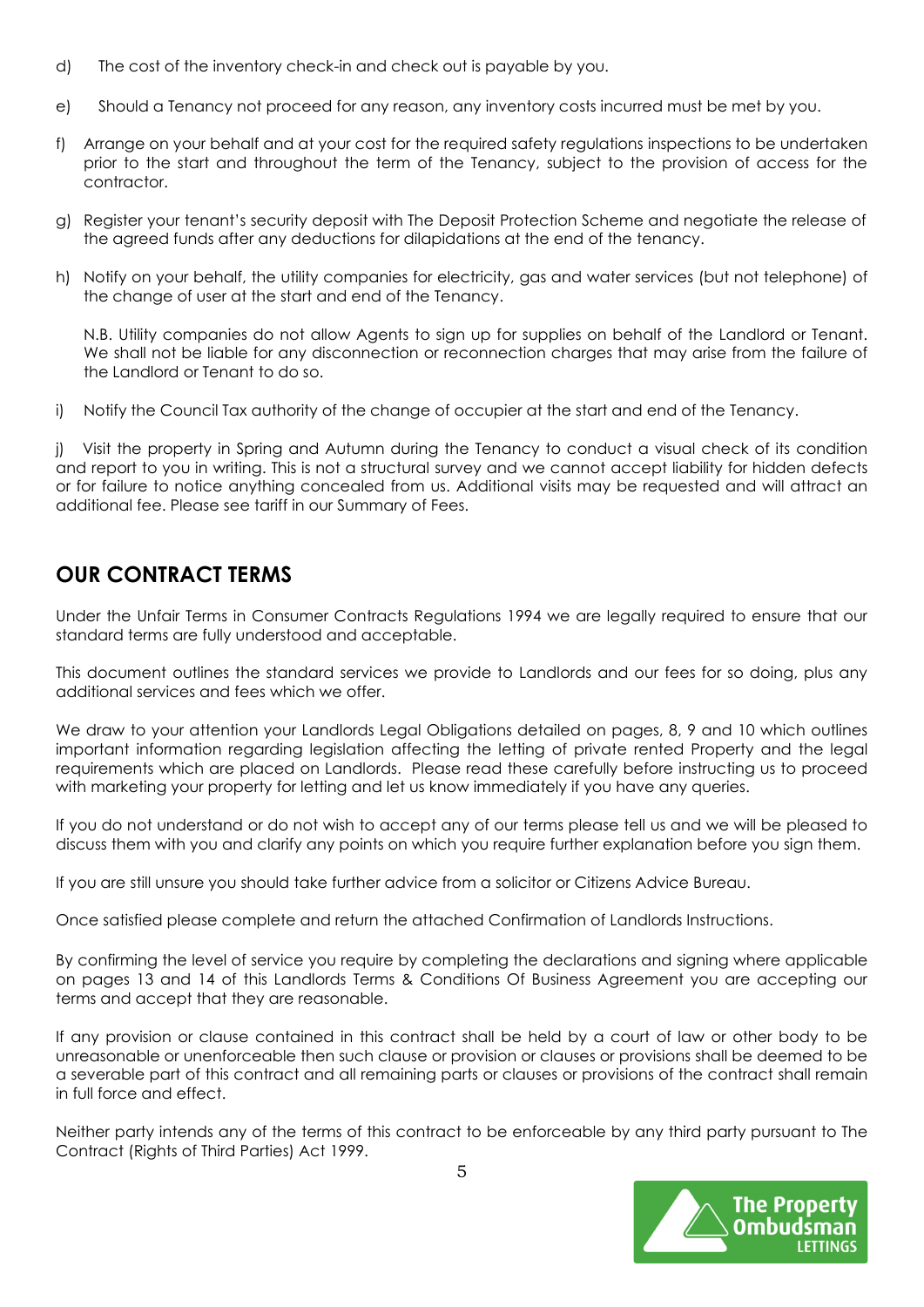Should you wish to cancel our Property Management Service we require three months notice in writing. You will not be charged Property Management fees and no Property Management service provided whilst a property is vacant with the exception of dealing with post tenancy essential works and repairs.

## Entitlement to Fees

We will retain our fees from monies received by virtue of this agreement save such monies which represent the Tenant's security deposit.

Payment of all other sums due to us hereunder is due upon delivery of invoice or may be deducted by us from monies coming into our hands and belonging to the Landlord.

In the event a tenant ceases to pay rent as a consequence of your non-compliance to fulfil your statutory obligations we shall be entitled to our fee if we let the property whether instructed orally or in writing.

No refund of any fees received in advance will be given should the Tenant cease to pay rent due to your non-compliance to fulfil your obligations under Section 11 of the Landlord and Tenant Act 1985 and any subsequent amendments other than the lawful exercise of a release or break clause by the tenant.

Should the Tenant lawfully exercise a release or break clause our fee will be payable up to and including the last lawfully due rent payment and will cease to be applicable thereafter.

If the Tenant vacates the property before the end of the agreed term and we secure a new Tenancy covering the remaining period the fee relating to the overlap will be refunded.

If a Tenant vacates the property before the end of the agreed term with your permission and a new tenancy is secured by another party the fee due to the end of the agreed term shall remain due from you.

Any sums due to us by yourself under these Terms & Conditions shall, if not paid on the due date, be subject to interest at the rate of 4% above the base rate of the Bank of England from time to time which shall accrue on a daily basis from the date such sums become due until payment.

#### Commissions from Third Parties

In the normal course of business we may be offered commissions by third parties, such as insurance companies, to whom we might introduce our clients' business.

We will not solicit such commissions but will select such companies on the basis of their competence and/or availability.

If we are satisfied that our clients interests are not adversely affected then we may accept such commissions for our own benefit and we shall account for them to our clients.

#### Exclusion of Liability

We are not liable for any rent, or non - payment or any other of the Tenant's and/or Occupiers liabilities nor if there are insufficient funds available for any outgoings payable on your behalf.

Should your Tenant fall into rent arrears any legal proceedings must be instituted by the Landlord and all costs are the responsibility of the Landlord.

In the event we become aware of any breach of tenancy including late payment or non-payment of rent, we will contact you and the tenant accordingly and advise you to contact your legal representative to take the appropriate action.

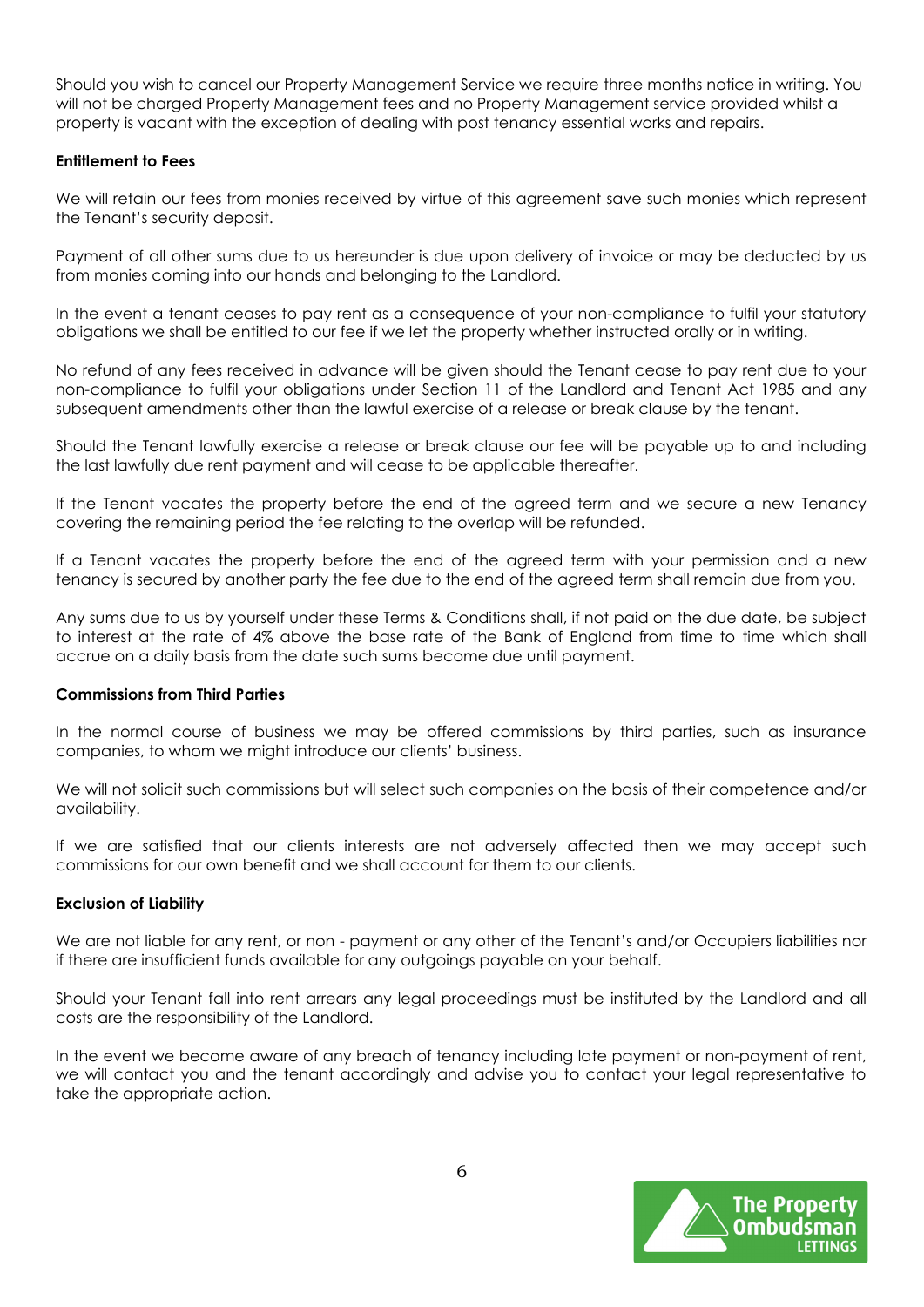We do not directly employ inventory clerks or contractors, we arrange for them to carry out their responsibilities on your behalf, consequently we cannot be held responsible for any error or omission on the part of any independent inventory clerk or contractor instructed on your behalf.

We do not undertake to forward to you any letters or packages received at the property after your departure. It is your responsibility to make arrangements with the postal authorities for the re-direction of your mail.

You undertake to indemnify us against all costs and expenses properly incurred by us in lawfully carrying out our duties on your behalf by virtue of this Agreement.

If we reasonably suspect any funds paid or payable under this Agreement or otherwise represent the proceeds of activities involving criminal acts, we will immediately take such action as is required of us by law.

#### Confirmation of Instructions

No variation to these terms will be effective unless agreed by us in writing.

We reserve the right to give to other agents details of premises to let on a commission-sharing basis in the absence of instructions to the contrary. No additional commission is payable by you in such cases.

#### Extra-Ordinary Management

We shall be entitled to such fee as is fair and reasonable for any necessary or required work or management service undertaken on your behalf upon your instruction or without your prior instruction in the case of an emergency, which is of an unusual nature and has not been envisaged in these terms and conditions of business.

#### Complaints procedure:

We aim to offer our clients an efficient and effective service. We welcome suggestions on how this can be improved.

Should there be any aspect of our service with which you are unhappy this will be addressed in accordance with our Procedure for Complaints Handling. This note sets out the procedure we will follow in dealing with a complaint.

A relevant departmental manager has been appointed to deal with all complaints and you should not hesitate to contact that person.

Details are set out below:

Mr Alex Giraldin Stadium Residential Ltd Studio 3 6 Hornsey Street London N7 8GR Telephone 020 7609 1111

Where your complaint is initially made orally, you will be requested to send a written summary of your complaint to the person dealing with it.

Once we have received your written summary of the complaint, we will contact you in writing within 7 working days to inform you of our understanding of the circumstances leading to your complaint. You will be invited to make any comments that you may have in relation to this.

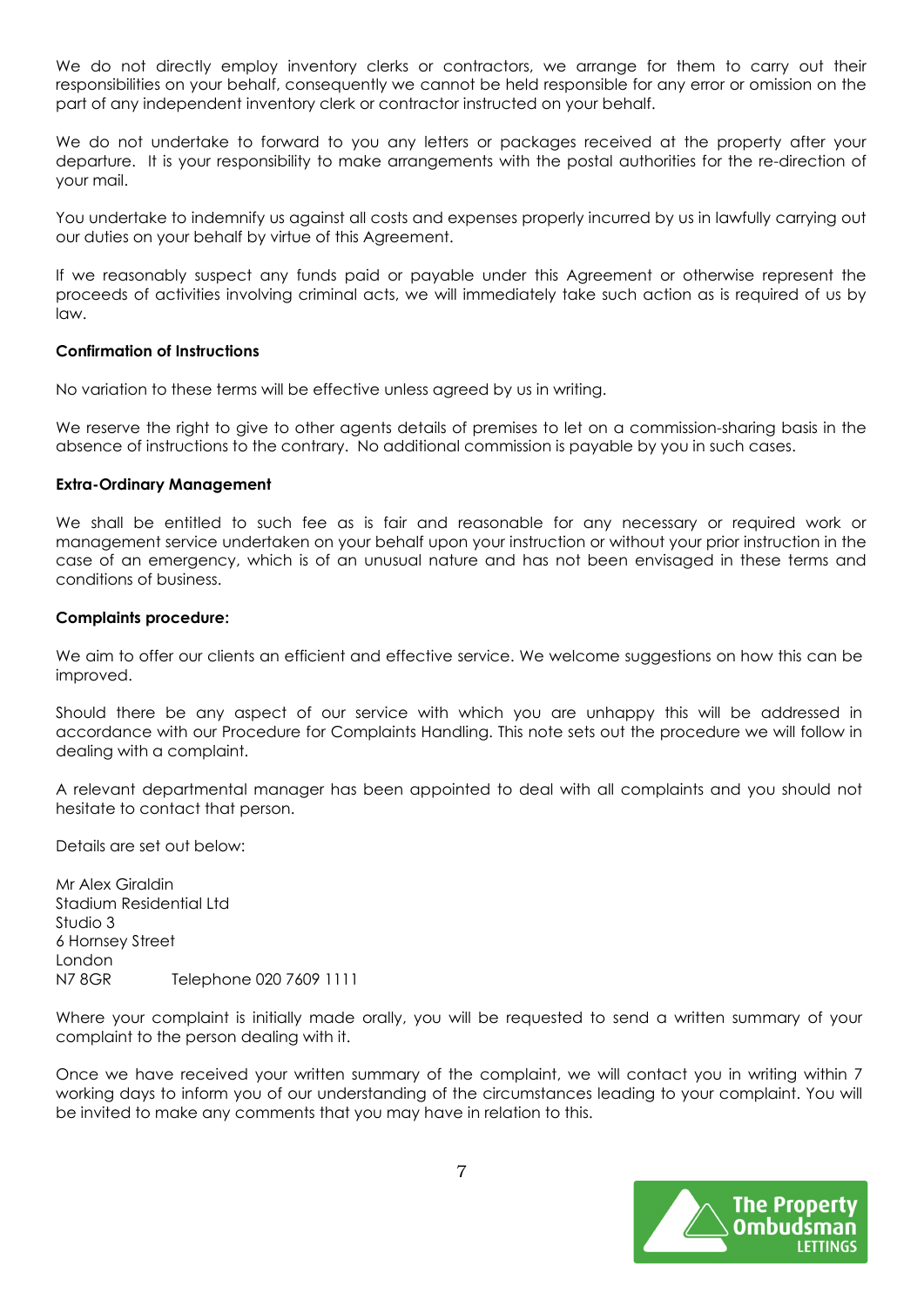Within 21 working days of receipt of your written summary, the person dealing with your complaint will write to you, in order to inform you of the outcome of the investigation into your complaint and to let you know what actions have been or will be taken.

If you are dissatisfied with any aspect of our handling of your complaint, you should contact:

Mr G McKee Stadium Residential Ltd Studio 3 6 Hornsey Street London N7 8GR Telephone 020 7609 1111

Mr McKee will personally conduct a separate review of your complaint and contact you within 14 working days to inform you of the conclusion of this review. If the complaint has still not been resolved to your satisfaction we agree to the referral of your complaint to the Property Ombudsman who can be reached at the following address:-

The Property Ombudsman Beckett House 4 Bridge Street Salisbury **Wiltshire**  $SP12IX$ 

Tel: 01722 333306 Fax: 01722 332296

Stadium Residential Ltd is a member of the Ombudsman for Estate Agents scheme and abides by their code of practice.

Stadium Residential Ltd will work continually to create and maintain an environment where the company meets the needs and aspirations of staff, customers and clients, irrespective of race, disability, gender, religion, age or sexual orientation. At the same time we expect staff, customers and clients to observe and uphold our organisational commitment to equality and diversity.

#### Stadium Residential Ltd. has an Equality and Diversity statement:

"Stadium Residential Ltd. support all aspects of diversity and embrace a culture where these differences between people are respected and valued. We deal with customers, clients and staff as individuals and promise equality to all."

# LANDLORDS LEGAL OBLIGATIONS

Below is a brief outline of the primary statutory requirements placed on Landlords when they are renting their property. See also our Lettings Guide for Landlords or ask us for further information if you require clarification on any of the following.

#### (a) STAMP DUTY LAND TAX

With effect from 1 December 2003, under the Finance Act 2003, the Landlord no longer has any liability for Stamp Duty on any Lease created for a Residential Letting after that date.

The sole responsibility for the payment of the Stamp Duty Land Tax, which was introduced under the Finance Act 2003, where it is applicable, is placed upon the Tenant.

#### (b) RIGHT TO LET

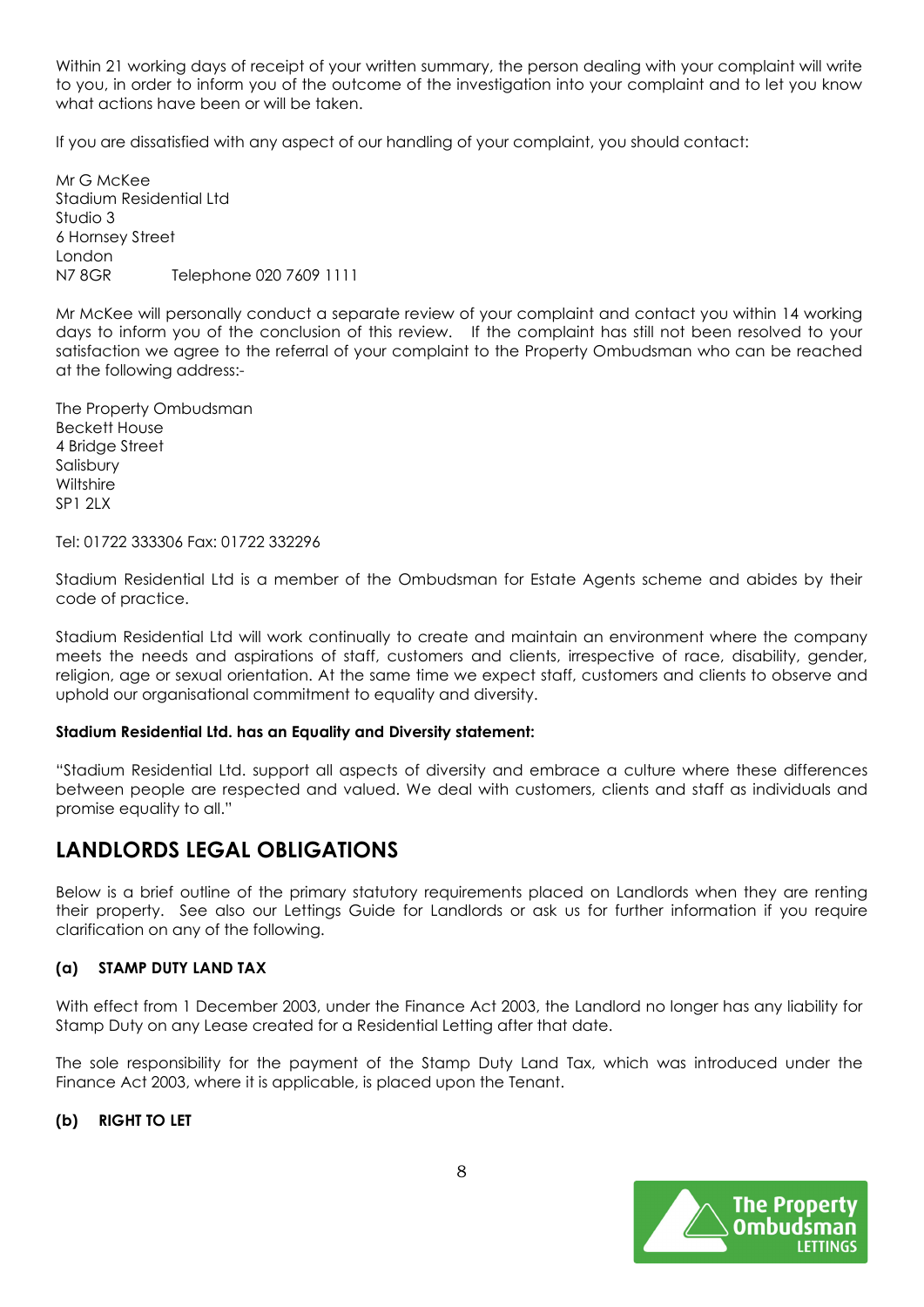Before entering into any agreement to let your property you must check whether there are any restrictions to your doing so and whether consent needs to be obtained.

Failure to obtain such consents where required may result in invalidating the Tenancy.

When you sign this contract with us you are confirming that you have the right to instruct us to let the property and that you have obtained all the necessary consents.

We cannot be held liable for any difficulties arising as a result of your failure to observe these requirements.

**Superior Landlord/Freeholder -** If you hold the property on a Lease you must ensure that your Lease permits you to let the premises and that you are granted consent to do so. You must also ensure that the letting is for a period expiring prior to the termination of your own Lease.

Mortgage Provider - If the property is subject to a bank loan or mortgage, in most cases permission will be required from the lender before the property can be let.

Insurer - Most insurance policies require you to notify them if the property is to be let. Failure to do so may void the policy.

## (c) TAXATION

Any person or organisation receiving income from a property situated in the UK might be liable to tax on that income, whether or not his normal place of abode is inside or outside the UK, and is required to disclose such income to the Inland Revenue.

In addition, all records relating to that property are required to be kept for up to six years.

We are unable to advise you on tax matters and recommend that the services of a Chartered Accountant are used to ensure all allowable outgoings can be offset against tax.

## (d) LANDLORDS RESIDENT OVERSEAS

You are required to notify us immediately if your residency status changes at any time during the Tenancy or any extension of renewal of the Tenancy, and to provide us with your current residential address.

In accordance with the Finance Act 1995, agents are required to deduct tax at the basic rate from rent monies net of expenses prior to paying these monies to Landlords resident overseas, and account to the Inland Revenue quarterly and at the end of the tax year.

All overseas Landlords may apply to the Inland Revenue for Exemption, which if granted, allows the agent to pass the rent monies to the Landlord without deduction of tax. We strongly recommend that Exemption application is made if applicable,

Should you not wish to apply, or if Exemption is refused, we are obliged to submit quarterly returns to the Inland Revenue, we reserve the right to make a charge not exceeding £50 inclusive of VAT per annum to cover our administration costs.

## (e) LANDLORDS REPAIRING OBLIGATIONS

Section 11 of the Landlord and Tenant Act 1985 as amended by Section 116 of the Housing Act 1988 places an obligation on Landlords to keep in repair and proper working order the installations for the supply of water, gas, electricity and sanitation including basins, sinks, baths and sanitary conveniences and the installations of space heating and heating of water.

When you sign this contract and instruct us to act as your Managing Agent you are confirming our permission to maintain your property at your expense as stated in the Tenancy Agreement subject to the provisions of the above Act.

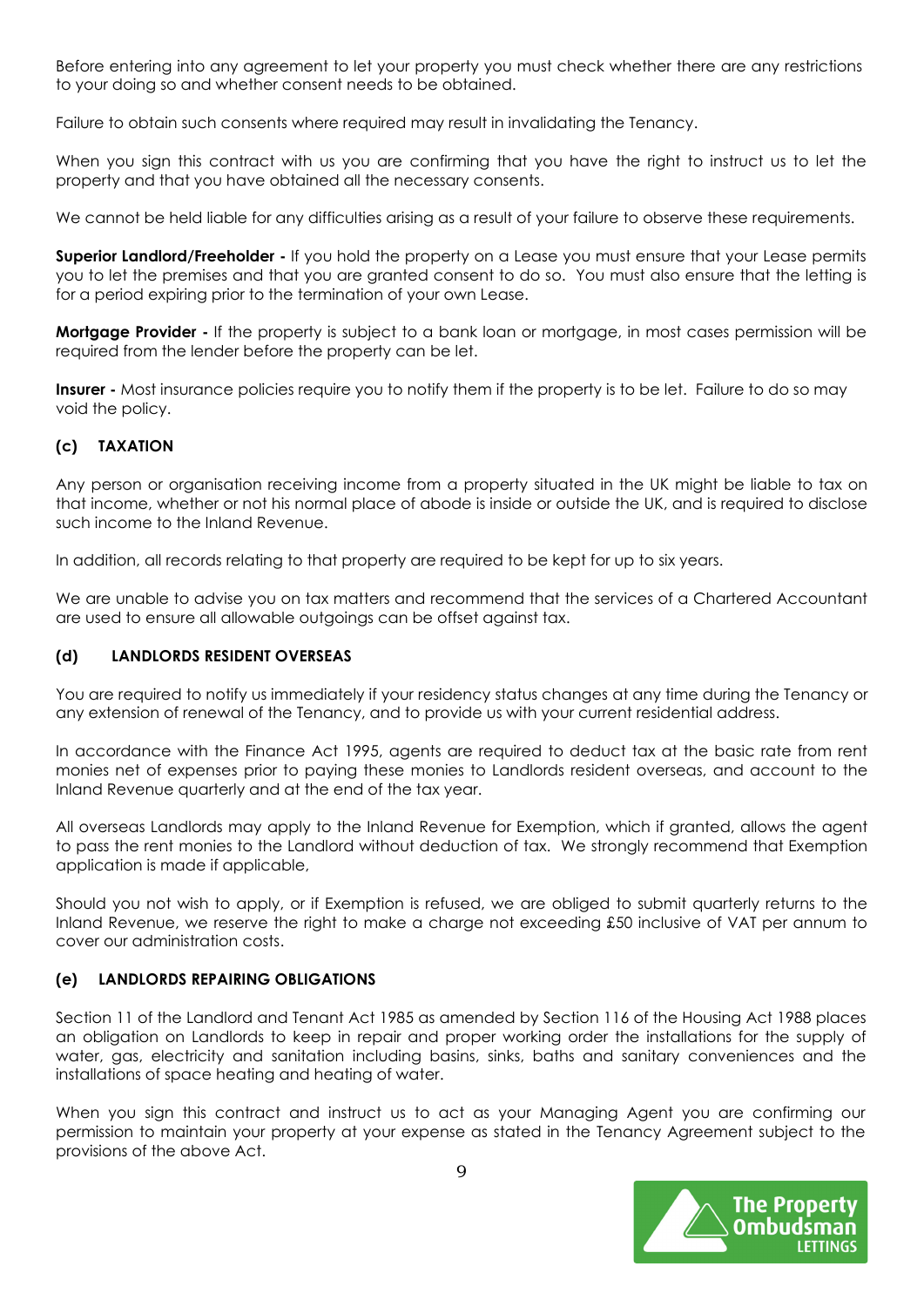## (f) SAFETY REGULATIONS

## Landlord Statutory Obligations:

Responsibility for compliance with the statutory safety regulations or any re-enactment, is and remains the personal obligation of the Landlord.

Failure to comply with safety legislation is a criminal offence and can lead to prosecution, fines or imprisonment or both.

## (i) The Furniture and Furnishings (Fire) (Safety) Regulations 1988 (1989 & 1993)

All upholstered furniture, permanent or loose fittings, soft furnishings, beds, mattresses, pillows and cushions supplied to a property forming part of a letting must comply with these Regulations.

New furniture sold by a retailer after 1 March 1990 must comply and carry labels to this effect. Where there are no labels, or there is any doubt regarding compliance, the items should be replaced.

## It is illegal to let a property with furniture which does not comply.

When you sign this contract with us you are confirming that you have ensured that all furniture and furnishings in the property comply with these Regulations.

## (ii) The Gas Safety (Installation and Use) Regulations 1998

Landlords are responsible for ensuring that all gas appliances and installation pipe work in tenanted premises are maintained in good order and in a safe condition so as to prevent risk or injury to any person.

The Regulations require that all appliances and pipe work are checked for safety by a GAS SAFE certified gas engineer prior to the commencement of a Tenancy and every 12 months thereafter.

A record of the safety check must be supplied to each Tenant and a copy kept by the Landlord and/or his Managing Agent for at least two years.

It is illegal to allow a Tenant to occupy a property without a valid Gas Safety Record.

For properties under our Management Service we will arrange on your behalf for the safety checks to be undertaken, subject to the provision of access for the contractor.

For properties not under our Management Service, we require a copy of the current and all subsequent Gas Safety Records, prior to the commencement of the Tenancy.

Where we are not instructed to do so and the Landlord fails to provide us with a current Gas Safety Record prior to the commencement of the Tenancy, we will not release keys and grant occupation to the Tenant of the property until this is received, which will result in the Landlord being in breach of the terms of the Tenancy.

Where failure to provide a current Gas Safety Record results in the Tenancy not proceeding, a fee of £300 inclusive of VAT may be payable to us by the Landlord.

## (iii) Electrical Inspection Conditions Report

Where a tenancy starts on or after the 1st July 2020, landlords are required by law to provide tenants with a copy of a valid Electrical Inspection Conditions Report (EICR) prior to the tenancy commencing.

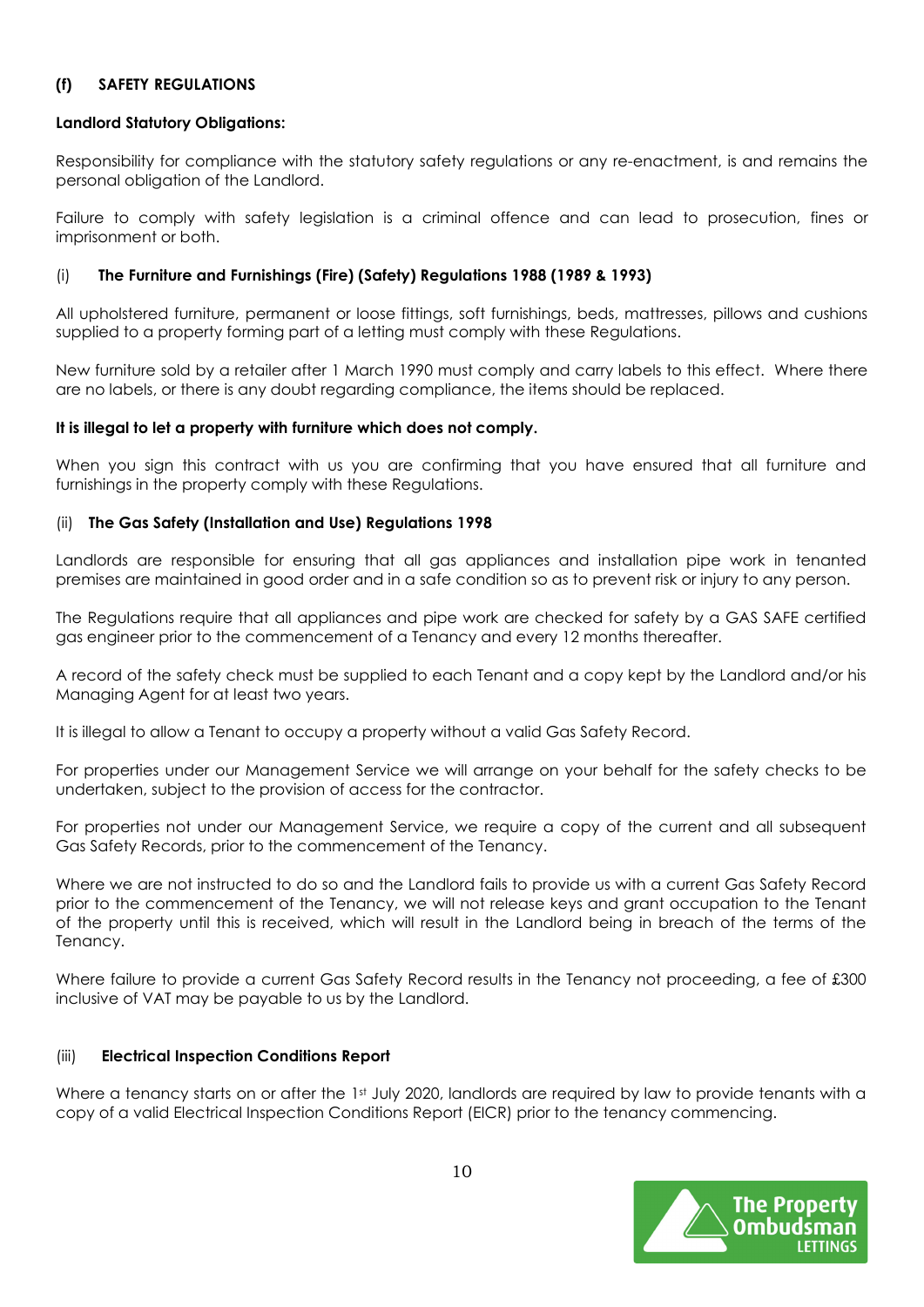We are able to arrange theses inspections on behalf of our clients whose properties we manage, indicative costs inclusive of VAT are from: 1 bedroom apartment £144, 2 bedroom apartment £168, 3 bedroom apartment £192. Any necessary works to bring to compliant standard at additional cost

## (iv) The Electrical Equipment (Safety) Regulations 1994

Landlords must ensure that ALL electrical appliances and the electrical supply is 'safe' and will not cause 'danger'.

We recommend that an inspection is undertaken prior to the commencement of a Tenancy and at regular intervals thereafter.

For properties under our Management Service we will, if instructed, arrange on your behalf for the inspection to be undertaken, subject to the provision of access for the contractor.

## (v) Part P Building Regulations (Electrical Safety in Dwellings)

From 1st January 2005 any works, repairs or maintenance undertaken on domestic electrical installations in certain areas of a property must be carried out by a competent person registered with an organisation providing an approved self-certification scheme.

Wherever possible when instructing contractors on a Landlord's behalf to carry out applicable electrical repairs and maintenance at a property, we will only instruct such approved contractors.

#### (vi) Building Regulations 1991 Smoke Alarms

All properties built since June 1992 must be fitted with mains-operated interlinked smoke detectors / alarms on each floor. Whilst properties built before that date are not included under the statutory requirement, we insist that all properties to be let are fitted with smoke alarms and these are regularly serviced. We can, if requested, arrange this on your behalf at your expense. It is a landlord's responsibility to ensure that smoke detectors are fully operational on the date that any tenancy commences.

## DEFINITIONS

In these terms and conditions the following expressions shall have the following meanings:

"The Agent" Stadium Residential Ltd trading as Stadium Residential and its successors in title or assignments

"The Landlord" Any one or more individuals or corporate entities that has the legal right as freeholder or leaseholder to let the property or his successors in title or assignments

**"The Property"** The property specified in the instruction letter or any part thereof together with any common ways or shared facilities if the Property is part only of a building and any fixtures fittings and furniture belonging to the Landlord

"The Tenant" Any one or more individuals or corporate entities named as Tenant in the Tenancy Agreement.

**"The Occupier"** The authorised Licensee of the Tenant permitted occupation of the property under the terms of the Tenancy Agreement

"The Tenancy Agreement" The written contract between the Landlord and the Tenant setting out the terms of the tenancy including rent.

**"The Tenancy**" The full period during which the Tenant rents the property from the Landlord including any subsequent extensions or renewals.

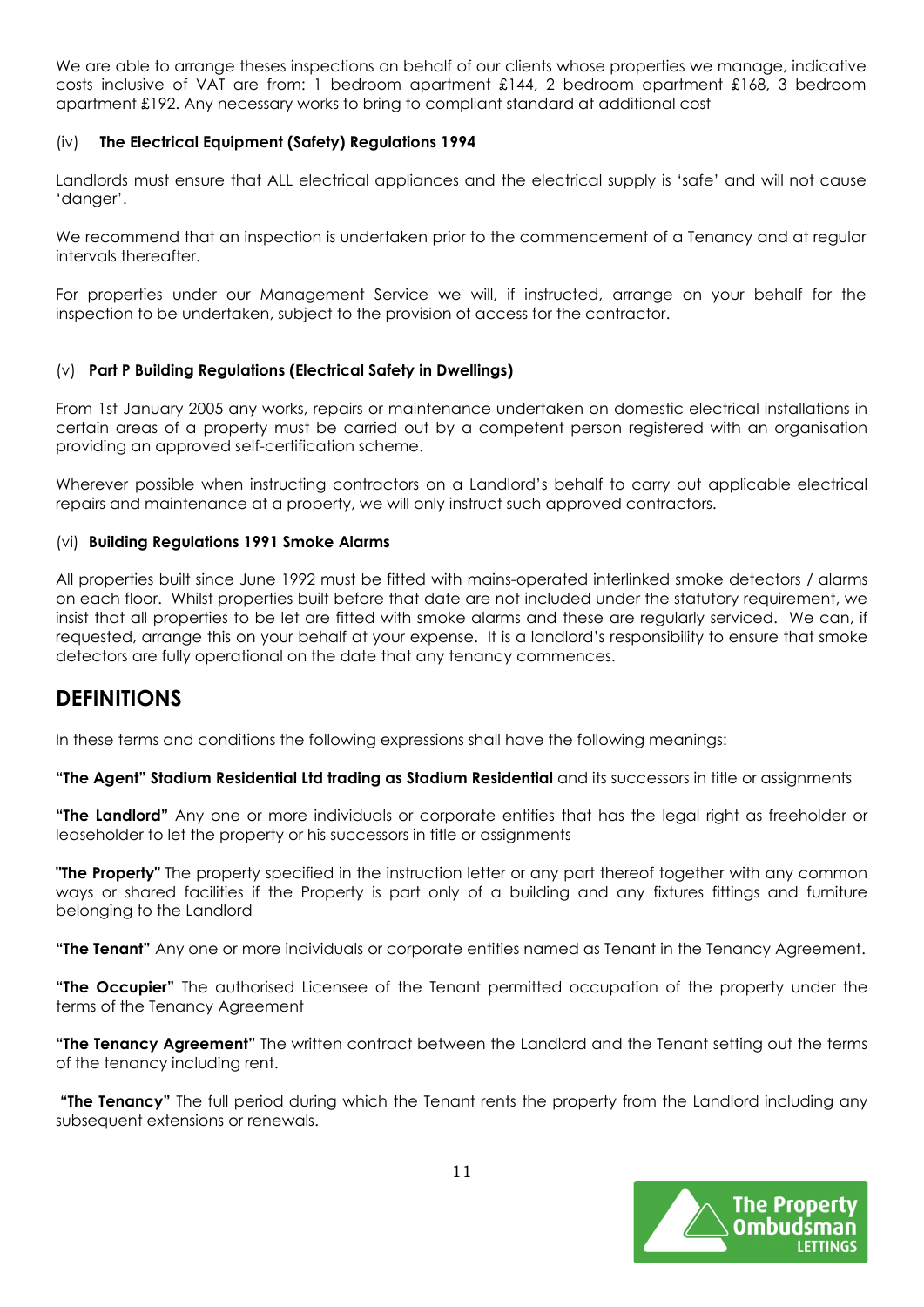"The Term" The length of the letting and any subsequent letting.

"Rent" The sum payable by the Tenant to the Landlord for the duration of the tenancy inclusive of ground rent and service charge but excluding gas, electricity, telephone, water and council tax except where otherwise specified.

"The Deposit" The sum of money lodged with the agent by the Tenant at the start of the tenancy to cover any damage or loss not considered to be fair wear and tear, incurred during the tenancy. Any balance after deducting costs must be returned to the Tenant.

"Commission" The remuneration payable to the letting agent for letting and, if applicable, managing the property.

"Market the Property" On receiving your instructions to proceed we will market the property by all means and media deemed appropriate by ourselves.

# SUMMARY OF FEES

Clause numbers are shown for ease of reference only. Please refer to clause for full explanation of service.

| <b>Description of Service</b>                                                                        | <b>Clause Ref</b> | Fee                                                                                                                                                                                                                                                                                                                                                                 |  |
|------------------------------------------------------------------------------------------------------|-------------------|---------------------------------------------------------------------------------------------------------------------------------------------------------------------------------------------------------------------------------------------------------------------------------------------------------------------------------------------------------------------|--|
| <b>Letting &amp; Management Service</b>                                                              | 1 <sub>a</sub>    | 13.6% Inclusive of VAT of the gross rent for full tenancy<br>term                                                                                                                                                                                                                                                                                                   |  |
| (Sole Agency)                                                                                        |                   |                                                                                                                                                                                                                                                                                                                                                                     |  |
| <b>Letting &amp; Management Service</b>                                                              | 1 <sub>b</sub>    | 18% Inclusive of VAT of the gross rent for full tenancy<br>term                                                                                                                                                                                                                                                                                                     |  |
| (Multiple Agency - applicable if<br>agents in addition to ourselves are<br>instructed)               |                   |                                                                                                                                                                                                                                                                                                                                                                     |  |
| <b>Tenant Introduction Letting Service</b>                                                           | 2 <sub>a</sub>    | 8.6% Inclusive of VAT (he gross rent payable for the full<br>term of the Tenancy.                                                                                                                                                                                                                                                                                   |  |
| (Sole Agency)                                                                                        |                   |                                                                                                                                                                                                                                                                                                                                                                     |  |
|                                                                                                      |                   | Tenant reference fees if requested £23.94 (£19.95 plus<br>VAT) per tenant or U.K. based guarantor                                                                                                                                                                                                                                                                   |  |
|                                                                                                      | 2c                |                                                                                                                                                                                                                                                                                                                                                                     |  |
| <b>Tenant Introduction Letting Service</b>                                                           | 2 <sub>b</sub>    | 12% Inclusive of VAT of the gross rent payable for the full<br>term of the Tenancy                                                                                                                                                                                                                                                                                  |  |
| (Multiple Agency - applicable if                                                                     |                   |                                                                                                                                                                                                                                                                                                                                                                     |  |
| agents in addition to ourselves are                                                                  |                   | Tenant reference fees if requested £23.94 (£19.95 plus                                                                                                                                                                                                                                                                                                              |  |
| instructed)                                                                                          | 2 <sub>c</sub>    | VAT) per tenant or U.K. based guarantor                                                                                                                                                                                                                                                                                                                             |  |
| <b>Property Management Only Service</b>                                                              | 3 <sub>a</sub>    | 6% Inclusive of VAT (5% excluding VAT) of the gross rent<br>under the terms of the Tenancy Agreement for the full<br>term of the Tenancy, subject to a minimum fee of<br>£1,440 Inclusive of VAT (£1,200 excluding VAT) per<br>annum or pro rata if the Tenancy is less than one year<br>subject to a minimum fee of £720 Inclusive of VAT<br>(£600 excluding VAT). |  |
| <b>Additional Services</b>                                                                           |                   | Fee                                                                                                                                                                                                                                                                                                                                                                 |  |
| <b>Register tenants deposit with DPS</b><br>(Included within Letting &<br><b>Management Service)</b> | N/A               | £60 Inclusive of VAT (£50 excluding VAT)                                                                                                                                                                                                                                                                                                                            |  |

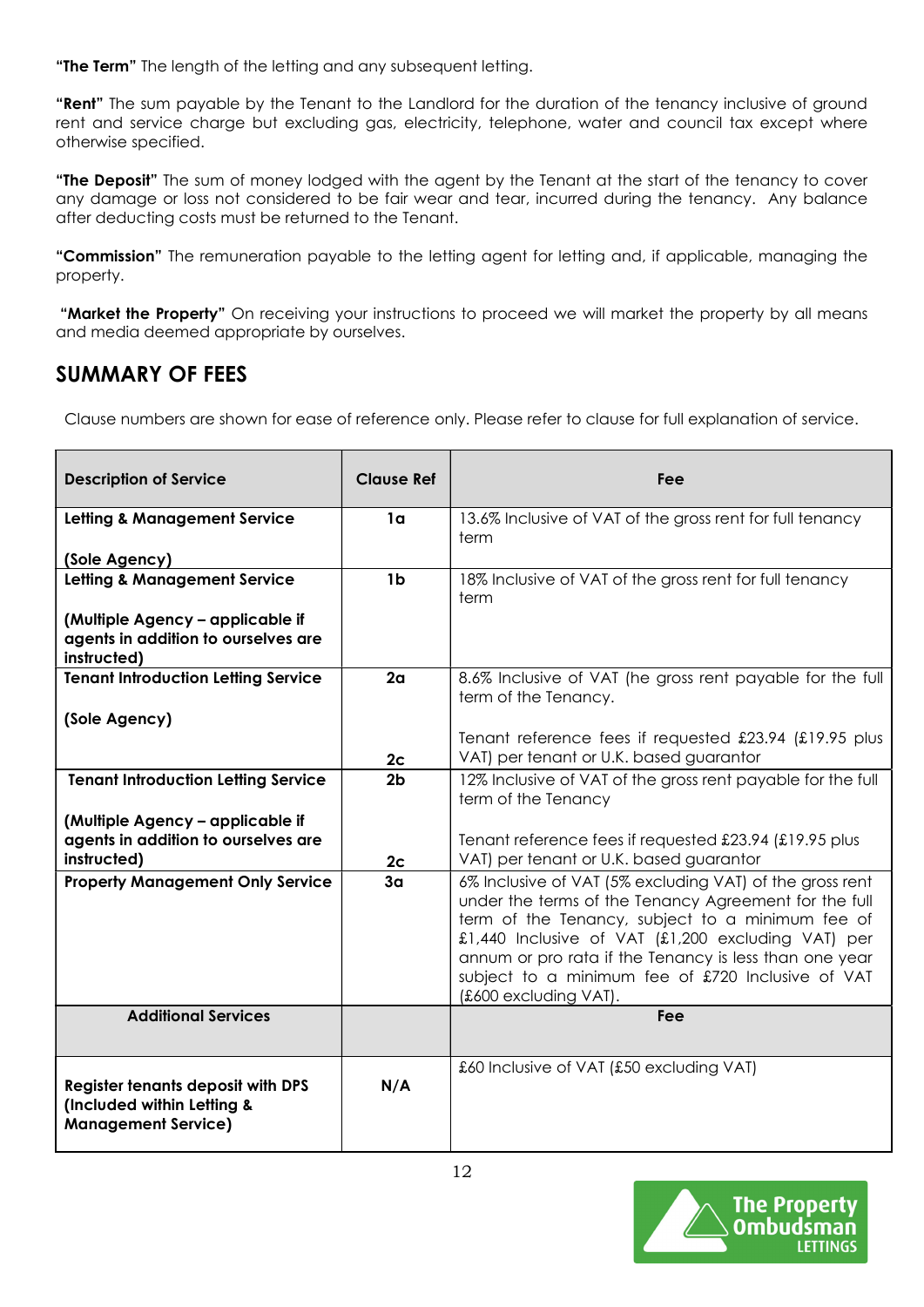| Sale to Tenant                        | N/A | We reserve the right to charge a commission of up to<br>1.8% Inclusive of VAT) of the final total purchase price |
|---------------------------------------|-----|------------------------------------------------------------------------------------------------------------------|
| <b>Additional Property Visits</b>     | N/A | £60 Inclusive of VAT per visit.                                                                                  |
| <b>Landlord Withdrawal from Offer</b> | N/A | £300 Inclusive of VAT                                                                                            |
| <b>Tenant Reference Fees (Tenant</b>  | 2c  | Tenant reference fees if required £23.94 incl. VAT                                                               |
| <b>Introduction Service only)</b>     |     |                                                                                                                  |

Our Landlords can obtain rental guarantee on tenants introduced by Stadium Residential provided they pass credit and reference checks, this is a supplementary service provided by a third party and incurs additional cost, if you require further information Stadium Residential will refer you to them. Should the proposed tenant fail to fulfil all underwriting criteria for the insurers, Stadium Residential will collect a minimum of 3 months' rent in advance.

The cost of the check in and end of tenancy check-out inspections, conducted by an independent Inventory company at the end of any tenancy is payable by the landlord if requested.

Whilst it is at the landlord's discretion to instruct and receive these impartial reports the deposit protection adjudicators rely on them when arbitrating in deposit deduction disputes so they are generally money well spent.

We will continue to negotiate to reduce costs with the various companies on behalf of our landlords but the following price list guide is pretty indicative of market rates. All plus VAT

| Studio    | £100 Unfurnished | £120 Furnished |
|-----------|------------------|----------------|
| 1 Bedroom | £120 Unfurnished | £140 Furnished |
| 2 Bedroom | £130 Unfurnished | £150 Furnished |
| 3 Bedroom | £140 Unfurnished | £160 Furnished |
| 4 Bedroom | £150 Unfurnished | £200 Furnished |

# CONFIRMATION OF LANDLORDS INSTRUCTIONS

Please read these Terms & Conditions of Business and this Landlords Agency Agreement Form carefully, when satisfied that you understand and agree to be bound by all the terms and conditions stated please complete this entire document (14 pages) and return it to us, retaining the duplicate copy provided for your records. Only once we have received the completed agreement are we able to commence the marketing of your property. Should you have any queries please contact us immediately.

I, hereby appoint Stadium Residential to undertake the services and make the arrangements indicated below on my/our behalf under the terms outlined in these Landlords Terms & Conditions of Business Agreement:

## Please tick as applicable/required (All fees are inclusive of VAT)

Letting & Management Service (Sole Agency) [ ] 13.6%

Letting & Management Service (Multiple Agency) [ ] 18%

Tenant Introduction Letting Service (Sole Agency) [ ] 8.6%

Tenant Introduction Letting Service (Multiple Agency) [ ] 12%